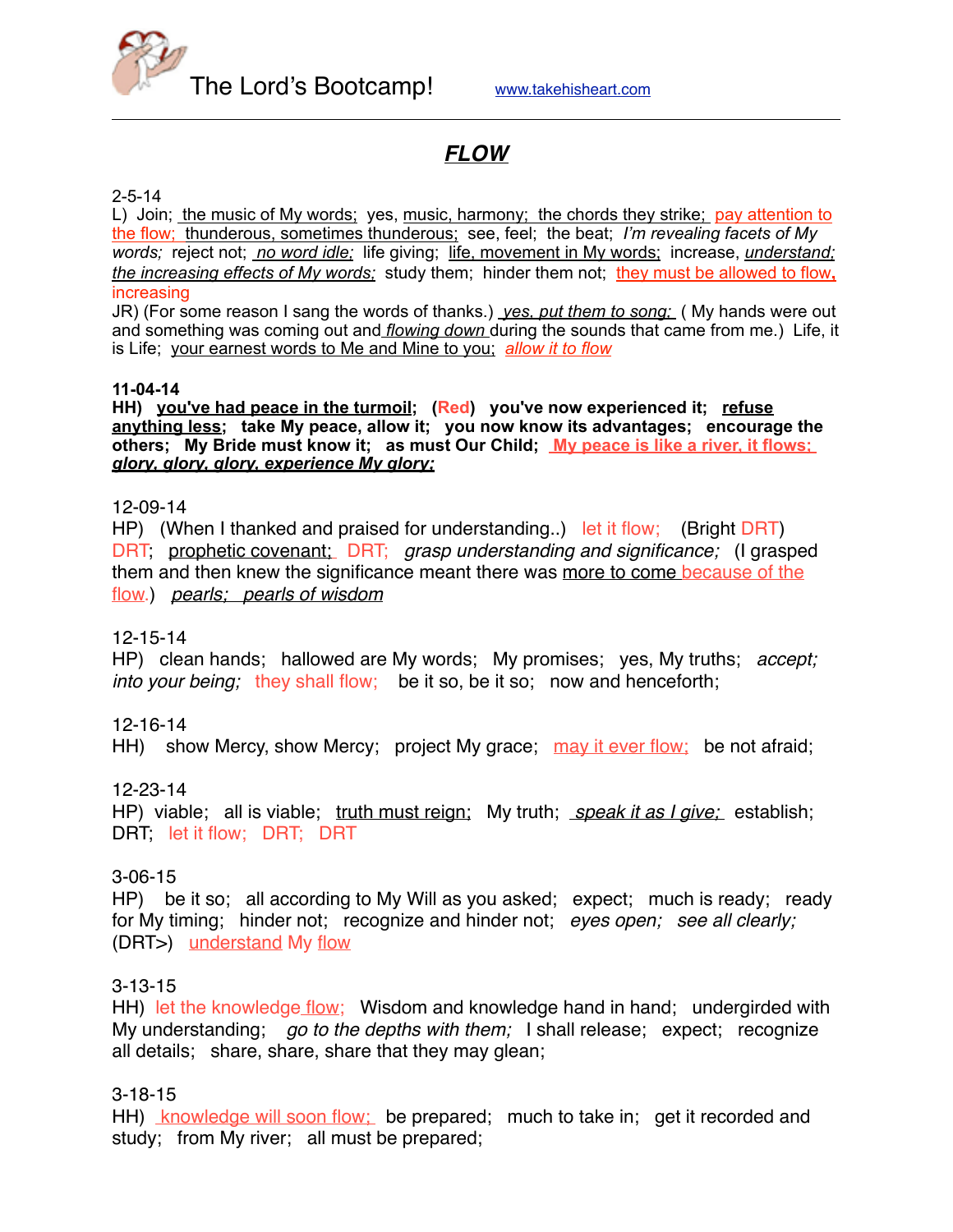### 3-29-15

HP) yes, Our commitment is great; it flows among Us; (DRT)

3-30-15

HP) yes, keep My progression in conscious flow; must understand *facets of My flow;* hinder them not: grasp, understand; seek Me for it; (DDRT)

# 4-06-15

HH) silence midst chaos, learn; yes, possible; *chaotic times ahead;* prepare now; prepare to trust My lead; prepare your minds to function as I have created; lift all to Me; flow must continue even in these times; you are equipped; fear not; keep your eyes on Me; complete assignments;

# 4-08-15

HP) (DR) interrupt not the flow; My flow; the ease of My flow; keep not the facets of My purposes of My progression from *connecting the flow;* it must be so; *each facet, each detail of each facet crucial; (DR)*

HH) give Me your concerns; relax, all is well; be at peace during this small storm; (NJ's passing) (RT) (I saw the lit wires like I have in the past only they were white this time) be aware of openings to witness; save; yes, even during this time; saving is appropriate any time;

# 4-09-15

HP) see and understand how I flow; how flow works; *its facets and details; its mighty purposes;* My hand in it; you each must grasp it; comprehend each part of it; I call you to come, flow with me

## 4-12-15

HP) hinder not the flow of the progression; not even one iota; it must flow and be kept flowing; (DRT) all will come to light; grasp as it does; much understanding coming; flowing; grasp

# 4-13-15

HP) tend to the flow; ignore it not;

## 4-14-15

HP) Thanked and Praised Him *for the flow* and functioning of the progression and its facets) on your behalf; be it justified; legally done**;** My Bride must heed; hinder not; stay in My flow; in it; not on the banks, but truly in it; totally in flow with Me; no exceptions; totally in; heed, heed, heed

HH) delve, delve, delve ever deeper; My healing must flow; look for it; be in it; soak it into your beings; (He showed me to *lie face down in His flow in the healing room,* so I did.) you shall be well; share healing with others; as I direct; be prepared any time, any where;

## 4-15-15

L) Progress', Progress', Progress'; keep, keep, keep in the flow; major progress being made;

HH) I feel your love for Me; keep it flowing between Us; that it may increase;